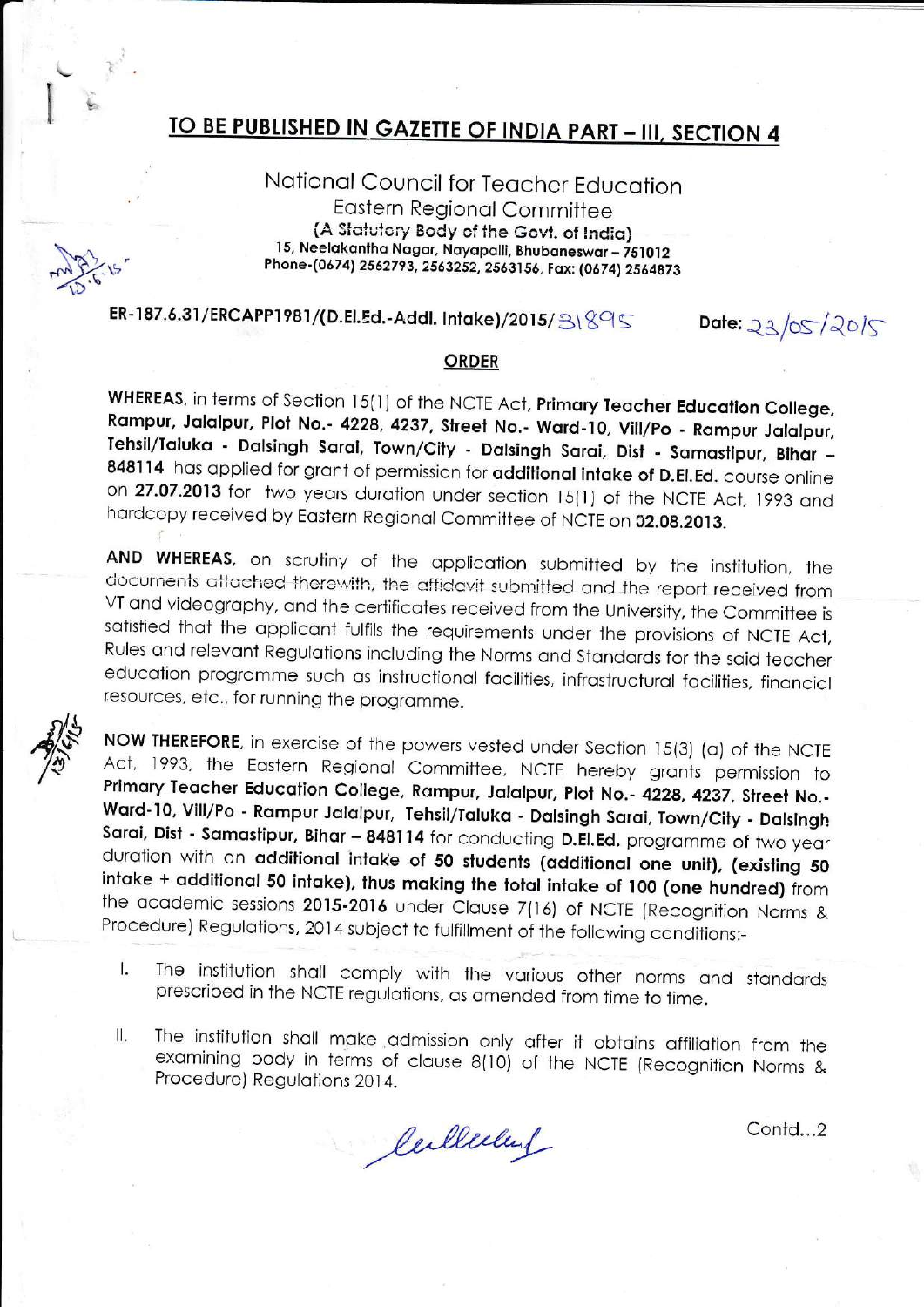- The institution shall ensure that the required number of academic staff duly III. approved by affiliating body for conducting the course should always remain in position.
- 2. Further the recognition is subject to the condition that the institution shall move gradually to become a composite institution but not later than 2016-2017.
- 3. Further, the recognition is subject to fulfillment of all such other requirements as may be prescribed by other regulatory bodies like UGC, affiliating University / Body, the State Government etc, as applicable.
- 4. The institution shall submit to the Regional Committee a Self-Appraisal Report at the end of each academic year along with the statement of annual accounts duly audited by a Chartered Accountant.
- 5. The institution shall maintain its Website with hyperlink to the Council and the Eastern Regional Committee, covering, inter-alia, the details of the institution, its location, name of the programme applied for the intake; availability of physical infrastructure, such as land, building, office, classrooms and other facilities or amenities: instructional facilities, such as laboratory and library and the particulars of their proposed teaching faculty and non-teaching staff with photographs, for information of all concerned. The information with regard to the following shall also be made available on the website namely:
	- a) Sanctioned programmes along with annual intake in the institution:
	- b) Name of faculty and staff in full as mentioned in school certificate along with their qualifications, scale of pay and photograph.
	- c) Name of faculty members who left or joined during the last, quarter:
	- d) Names of Students admitted during the current session along with qualification, Percentage of marks in the qualifying examination and in the entrance test, if any, date of admission, etc.;
	- e) Fee charged from students;
	- f) Available infrastructural facilities;
	- g) Facilities added during the last quarter;
	- h) Number of books in the library, journals subscribed to and additions, if any, in the last quarter:
	- The affidavit with enclosure submitted along with application.  $i$
	- j) The institution shall be free to post additional relevant information. If it so desires.
	- k) Any false or incomplete information on website shall render the institution liable for withdrawal of recognition.

Culleday

Contd...3

## $1/211$